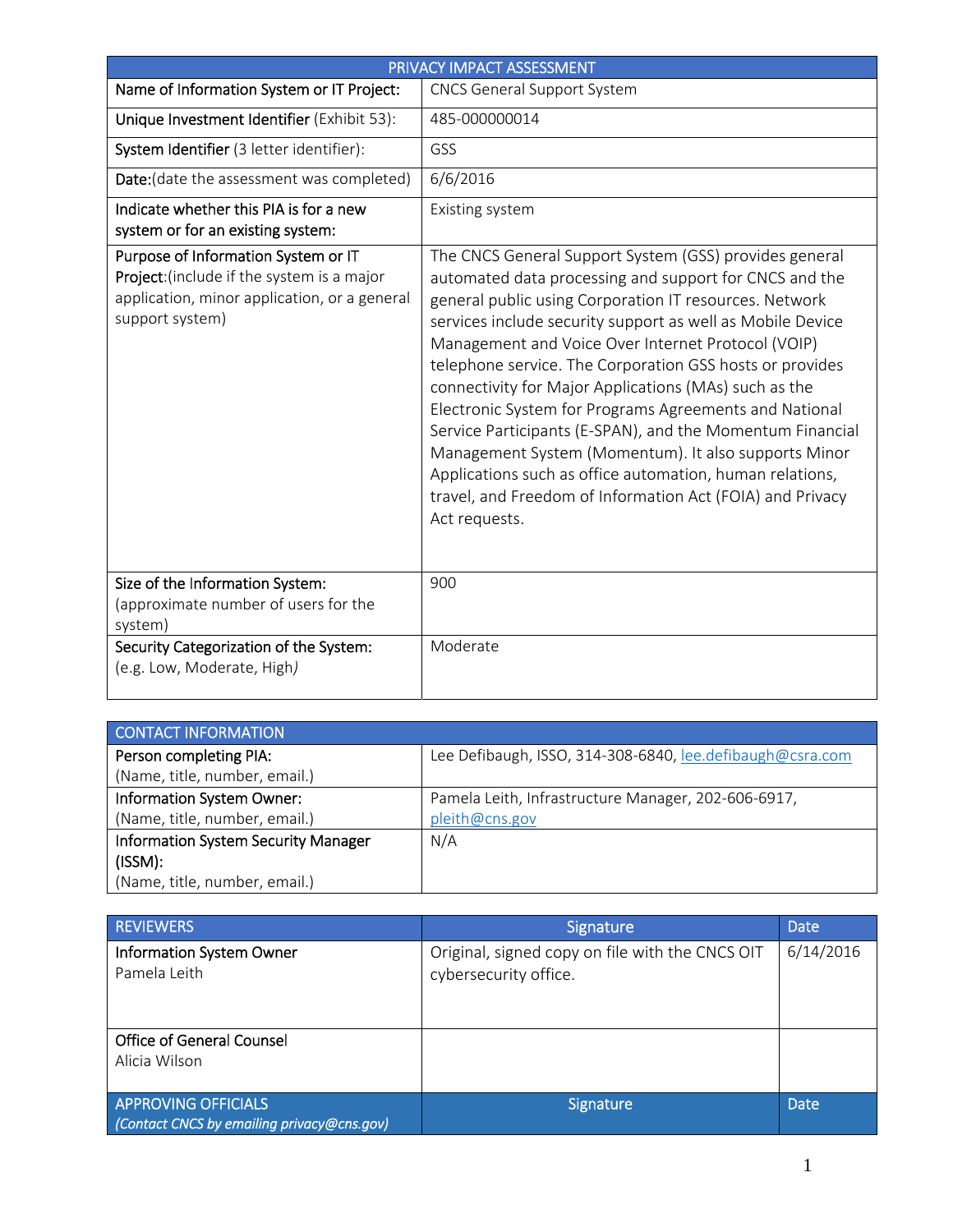| <b>REVIEWERS</b>                                            | Signature | <b>Date</b> |
|-------------------------------------------------------------|-----------|-------------|
| <b>Chief Privacy Officer</b><br>Amy Borgstrom               |           |             |
| <b>Chief Information Security Officer</b><br>Stacy Dawn     |           |             |
| Senior Agency Official for Privacy<br>Thomas R. Hanley, Jr. |           |             |

| SYSTEM APPLICATION/GENERAL INFORMATION                                                                                                                                                                                                                                                                                                                                                                                                                                                                                                                              |                                                                                                                                                                                                                                                                                                                                                                                                                                                                                                                                                                                                                                                                                                                                                    |
|---------------------------------------------------------------------------------------------------------------------------------------------------------------------------------------------------------------------------------------------------------------------------------------------------------------------------------------------------------------------------------------------------------------------------------------------------------------------------------------------------------------------------------------------------------------------|----------------------------------------------------------------------------------------------------------------------------------------------------------------------------------------------------------------------------------------------------------------------------------------------------------------------------------------------------------------------------------------------------------------------------------------------------------------------------------------------------------------------------------------------------------------------------------------------------------------------------------------------------------------------------------------------------------------------------------------------------|
| 1. Does this system contain any personally<br>identifiable information (PII) about<br>individuals? (Any information collected,<br>maintained, or used that is identifiable<br>to the individual. If the answer is "No,"<br>mark the rest of this document as<br>" $N/A."$ )                                                                                                                                                                                                                                                                                         | Yes, the CNCS GSS stores a limited amount of PII which CNCS<br>staff may manual download/save limited PII from other systems<br>such as eSPAN, Momentum, GMM, and the childcare and<br>health benefits system for specific business purposes. The PII<br>from these systems is documented in each system's respective,<br>governing System of Records Notice (SORN) and PIA <sup>1</sup> .                                                                                                                                                                                                                                                                                                                                                         |
| 2. Provide a link to where a list of all the<br>PII data fields are documented within the<br>system and also describe what PII will be<br>collected or maintained by the system. If<br>a link cannot be provided please provide<br>the information in another form. (e.g.,<br>First, Middle, Last Name; Social Security<br>Number (SSN); Medical and Health<br>Information; Financial Information;<br>Clearance Information; Date of Birth<br>(DOB); Employment Information; Work<br>Address or Phone Number; Criminal<br>History; Home Address or Phone<br>Number) | The GSS does not collect PII. CNCS offices may store on the<br>GSS PII that is obtained from other sources.<br>As there is no single system that is the source for various PII<br>that is stored on the GSS, the following is a sample of the PII<br>collected by CNCS' major applications (eSPAN, GMM,<br>Momentum, and the childcare and health benefits systems) :<br>First Name<br>$\bullet$<br>Last Name<br>Middle Initial<br>Date of Birth<br>Gender<br>$\bullet$<br>Address (including e-mail)<br>$\bullet$<br>All Phone Number Types<br>$\bullet$<br><b>Social Security Numbers</b><br>A complete list of PII from these other systems is documented in<br>each system's respective, governing System of Records Notice<br>(SORN) and PIA. |
| 3. Is this system identified in the CNCS<br>SORN?                                                                                                                                                                                                                                                                                                                                                                                                                                                                                                                   | No                                                                                                                                                                                                                                                                                                                                                                                                                                                                                                                                                                                                                                                                                                                                                 |
| 4. Are any modifications of the SORN<br>needed currently?                                                                                                                                                                                                                                                                                                                                                                                                                                                                                                           | No. The GSS does not collect PII, nor is the information<br>retrievable by any specific identifier. CNCS offices may store on<br>the GSS PII that is obtained from other sources.                                                                                                                                                                                                                                                                                                                                                                                                                                                                                                                                                                  |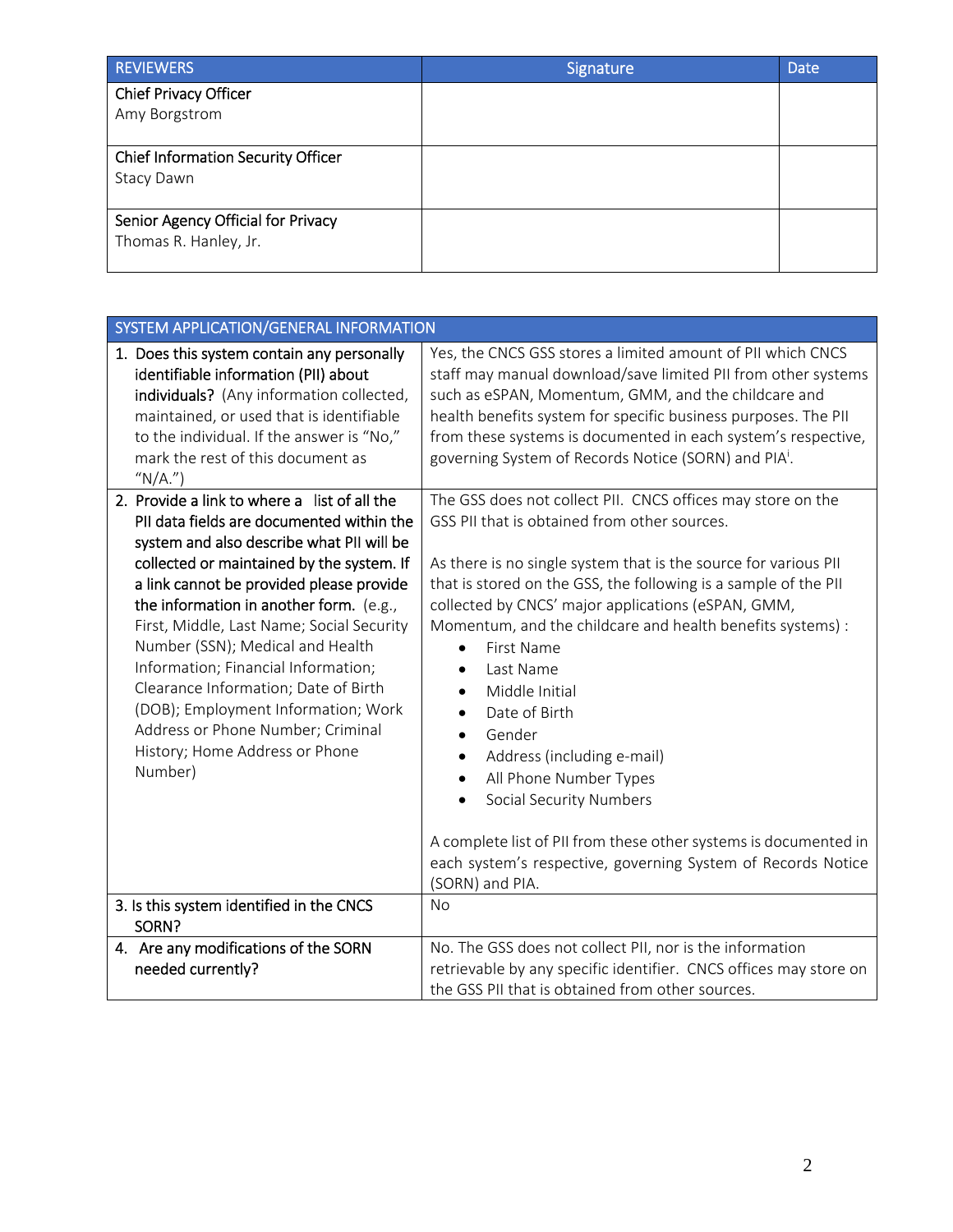## PII IN THE SYSTEM

| 5. What categories of individuals are<br>covered in the system? (e.g., public,<br>employees, contractors, grantees,<br>and/or volunteers. Members of the<br>public refers to individuals in a non-<br>employee or non-CNCS contractor<br>context. Members of the public<br>includes individuals for whom CNCS<br>maintains information, as required by<br>law, who were previously employed or<br>contracted by CNCS. PIAs affecting<br>members of the public are posted on<br>the CNCS Privacy page of the public-<br>facing website.) | As there is no single system that is the source for various PII<br>that is stored on the GSS, the category of individuals from the<br>PII collected by CNCS' major applications (eSpan, GMM,<br>Momentum, and the childcare and health benefits systems)<br>include CNCS employees, members/volunteers, peer reviewers<br>and individuals within a grantee organization. The category of<br>individuals for each of these systems is in accordance with each<br>system's respective, governing System of Records Notice<br>(SORN) and PIA. |
|-----------------------------------------------------------------------------------------------------------------------------------------------------------------------------------------------------------------------------------------------------------------------------------------------------------------------------------------------------------------------------------------------------------------------------------------------------------------------------------------------------------------------------------------|--------------------------------------------------------------------------------------------------------------------------------------------------------------------------------------------------------------------------------------------------------------------------------------------------------------------------------------------------------------------------------------------------------------------------------------------------------------------------------------------------------------------------------------------|
| 6. Why is the PII being collected?                                                                                                                                                                                                                                                                                                                                                                                                                                                                                                      | The GSS does not collect PII. As there is no single system that<br>is the source for various PII that is stored on the GSS, the<br>reason PII is collected will be in accordance with each system's<br>respective, governing System of Records Notice (SORN) and PIA.                                                                                                                                                                                                                                                                      |
| 7. How will CNCS use the PII collected?<br>(e.g., SSN are used to track education<br>awards.)                                                                                                                                                                                                                                                                                                                                                                                                                                           | The GSS does not collect PII. As there is no single system that is<br>the source for various PII that is stored on the GSS, how PII will<br>be used will be in accordance with each system's respective,<br>governing System of Records Notice (SORN) and PIA.                                                                                                                                                                                                                                                                             |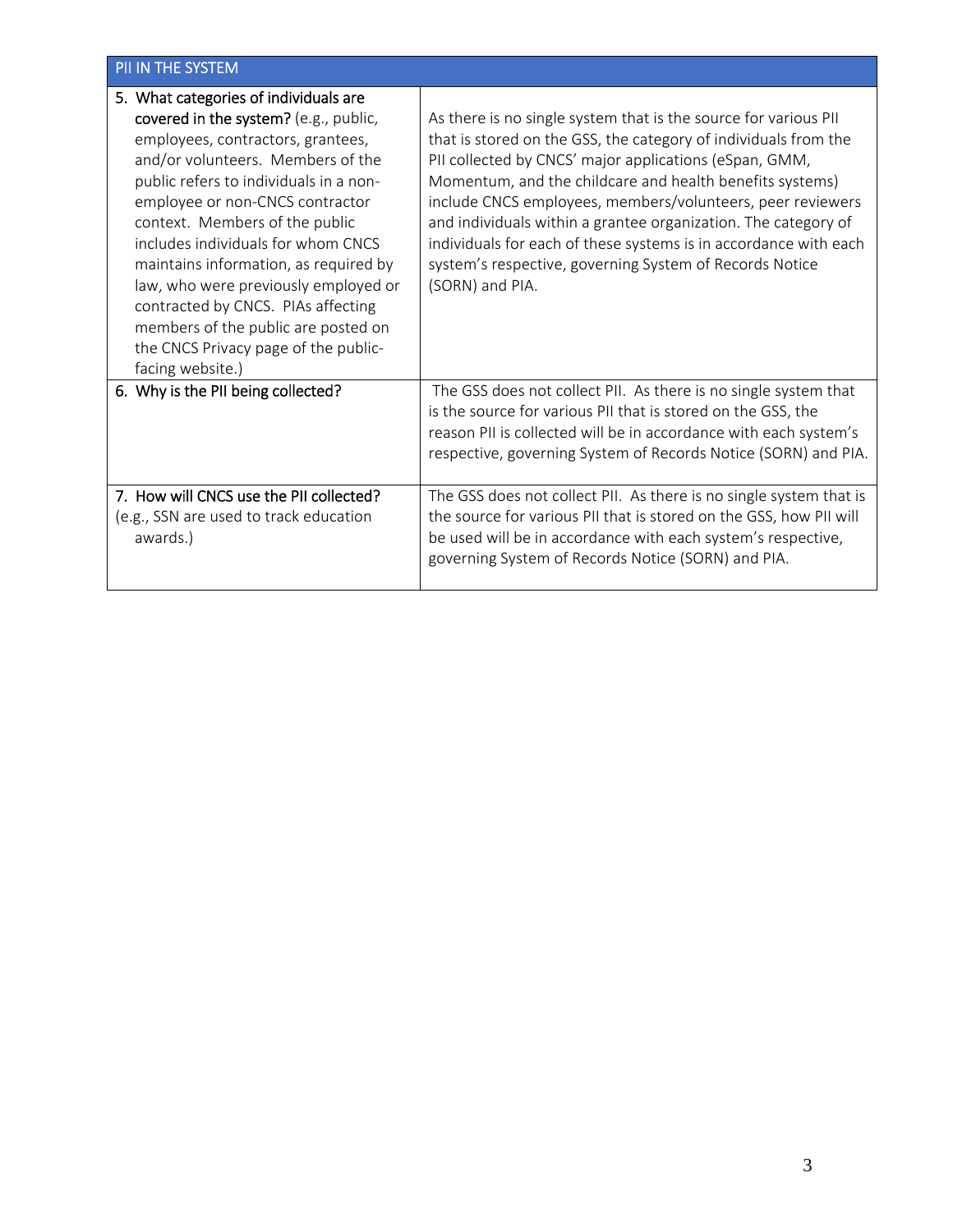| PII IN THE SYSTEM                                                                                                                                                                                                                                         |                                                                                                                                                                                                                                                                                                                                                                                                                                                                                                                                                                                                                                                                                                                                                                                                                                                                                                                                                                                                                                                                                                                                                                                                                                                                                                                                                                                                                                                                                                                                                                                                                                                                                                                                                                                                                                                                                                                                                                                                                                                                                                                                                                                                                                                                                                              |
|-----------------------------------------------------------------------------------------------------------------------------------------------------------------------------------------------------------------------------------------------------------|--------------------------------------------------------------------------------------------------------------------------------------------------------------------------------------------------------------------------------------------------------------------------------------------------------------------------------------------------------------------------------------------------------------------------------------------------------------------------------------------------------------------------------------------------------------------------------------------------------------------------------------------------------------------------------------------------------------------------------------------------------------------------------------------------------------------------------------------------------------------------------------------------------------------------------------------------------------------------------------------------------------------------------------------------------------------------------------------------------------------------------------------------------------------------------------------------------------------------------------------------------------------------------------------------------------------------------------------------------------------------------------------------------------------------------------------------------------------------------------------------------------------------------------------------------------------------------------------------------------------------------------------------------------------------------------------------------------------------------------------------------------------------------------------------------------------------------------------------------------------------------------------------------------------------------------------------------------------------------------------------------------------------------------------------------------------------------------------------------------------------------------------------------------------------------------------------------------------------------------------------------------------------------------------------------------|
| 8. How will the PII be secured?<br>9. Is information being obtained from the<br>individual directly? If not directly, then<br>what are the other sources?                                                                                                 | Controls and safeguards are evaluated on a continual basis.<br>Risk assessments are performed and the Network GSS<br>undergoes annual auditing. Changes are managed through a<br>rigorous change management process which includes the<br>determination if internal or external change notifications and<br>related communications are needed. CNCS employs a suite of<br>tools and systems to detect, remove, and block malicious code<br>and to minimize the risk of network and user exposure. CNCS<br>implements a defense-in-depth strategy in the Network<br>GSS and participates in the federal government's continuous<br>monitoring initiative. Access to information is based on the<br>least privilege security model in which authorized<br>administrators and users are given the smallest amount of<br>system and data access that is necessary to accomplish their<br>authorized tasks. Each new network user receives the most<br>restrictive set of privileges and network access, and additional<br>privileges and access must be authorized when appropriate. All<br>network activity is closely audited and monitored, and<br>unauthorized activity is referred to the appropriate official for<br>action. Physical access to the Network GSS is controlled, logged,<br>and monitored. CNCS has deployed a strict configuration<br>management program to approve and document all<br>configuration changes made to Network GSS hardware,<br>software, and other components. CNCS policy states that<br>electronic documents (including emails) containing Sensitive PII<br>may be stored only on individually assigned CNCS network<br>storage space or on a shared CNCS network drive in a file folder<br>to which access has been restricted to authorized individuals.<br>No personally owned devices are allowed to be connected to<br>any IT asset within the Network GSS. Electronic documents<br>(including emails) containing Sensitive PII must be transmitted<br>using CNCS' approved secure file transmission solution.<br>As there is no single system that is the source for various PII<br>that is stored on the GSS, the original method of data collection<br>will be in accordance with each system's respective, governing<br>System of Records Notice (SORN) and PIA. |
| 10. Is the PII current? (What steps are<br>being taken to ensure the PII is current<br>and that there is not any PII that needs<br>to be deleted? For example, if someone<br>is no longer an employee, their PII is not<br>needed after a certain point.) | As there is no single system that is the source for various PII<br>that is stored on the GSS, the steps taken to ensure PII is<br>current will be in accordance with each system's respective,<br>governing System of Records Notice (SORN) and PIA.                                                                                                                                                                                                                                                                                                                                                                                                                                                                                                                                                                                                                                                                                                                                                                                                                                                                                                                                                                                                                                                                                                                                                                                                                                                                                                                                                                                                                                                                                                                                                                                                                                                                                                                                                                                                                                                                                                                                                                                                                                                         |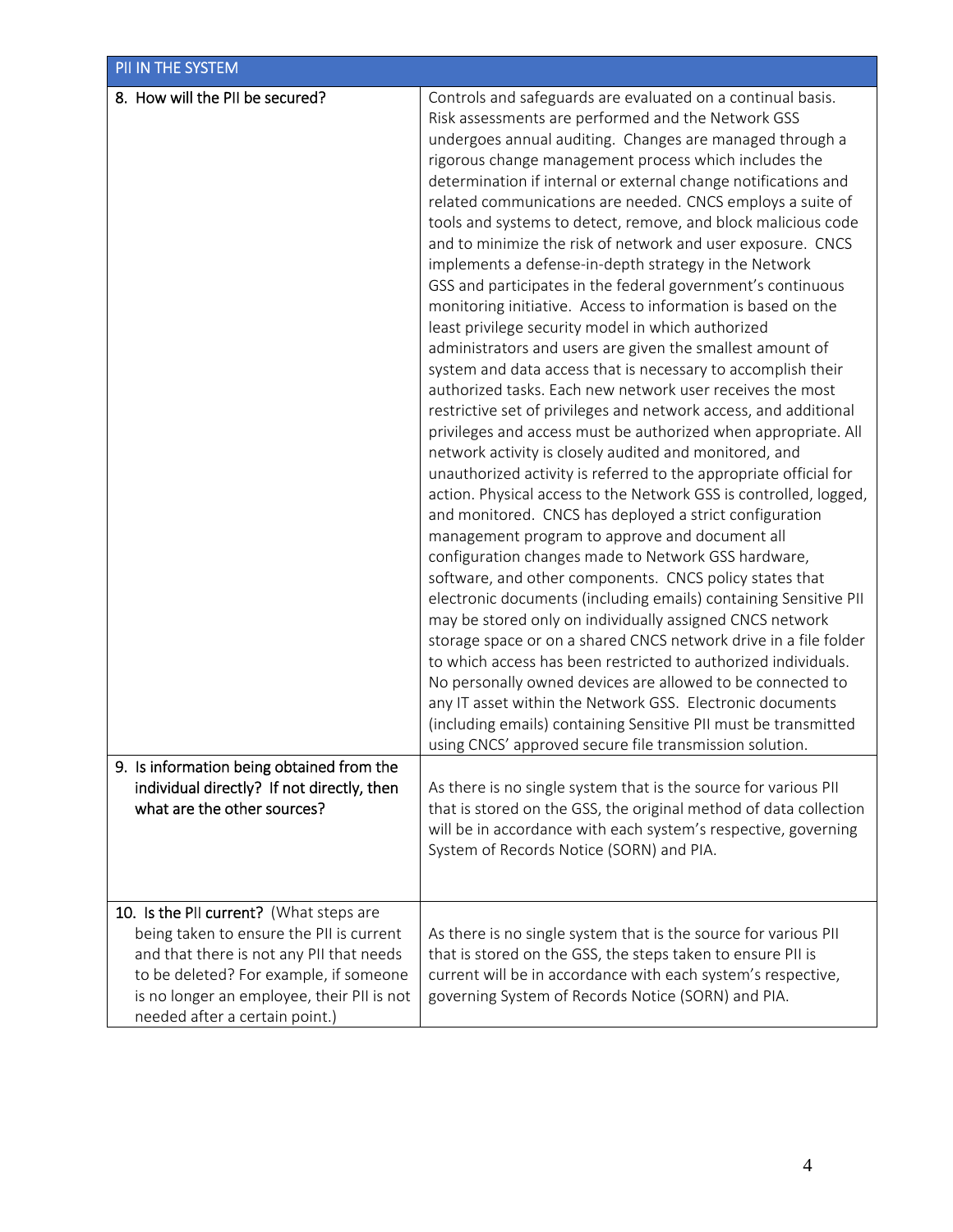| PII IN THE SYSTEM                                                                                                                                                                                                                                                                                         |                                                                                                                                                                                                                                                                                                                                      |
|-----------------------------------------------------------------------------------------------------------------------------------------------------------------------------------------------------------------------------------------------------------------------------------------------------------|--------------------------------------------------------------------------------------------------------------------------------------------------------------------------------------------------------------------------------------------------------------------------------------------------------------------------------------|
| 11. What specific authorities authorize this<br>system or project, the associated<br>collection, use, and/or retention of<br>personal information? (A Federal law,<br>Executive Order of the President or<br>CNCS requirement must authorize the<br>collection. i.e., legal authority to collect<br>SSN.) | The GSS is collection of services and tools which enables the<br>agency to conduct business and provide services identified in<br>the Domestic and Volunteer Service Act of 1973, as amended<br>(Pub. L. No. 93-113, as amended) and the National Community<br>Service Act of 1990, as amended (Pub. L. No. 101-610, as<br>amended). |
| 12. What opportunities do individuals have<br>to decline collection of specific PII/<br>consent to particular use and/or<br>approve or disapprove of how that<br>information is being shared?                                                                                                             | The GSS does not collect PII. As there is no single system that is<br>the source for various PII that is stored on the GSS, the<br>opportunities to decline PII is described in each system's<br>respective, governing System of Records Notice (SORN) and PIA.                                                                      |
| 13. Are the PII elements described in detail<br>and documented? If so, what document<br>provides description? (e.g., Data<br>Management Plan)                                                                                                                                                             | No. The GSS does not collect PII. As there is no single system<br>that is the source for various PII that is stored on the GSS, the<br>PII elements are described in each system's respective,<br>governing System of Records Notice (SORN) and PIA.                                                                                 |
| 14. If the information system is operated at<br>more than one site, how will consistency<br>of the information be ensured at all<br>sites?                                                                                                                                                                | N/A                                                                                                                                                                                                                                                                                                                                  |

| MAINTENANCE AND ADMINISTRATIVE CONTROLS                                                                                                                                                                                                                                                                      |                                                                                                                                                                                                                                                                                                                                                                                                                                                                  |
|--------------------------------------------------------------------------------------------------------------------------------------------------------------------------------------------------------------------------------------------------------------------------------------------------------------|------------------------------------------------------------------------------------------------------------------------------------------------------------------------------------------------------------------------------------------------------------------------------------------------------------------------------------------------------------------------------------------------------------------------------------------------------------------|
| 15. What are the retention periods of PII in<br>this system? (This should be consistent<br>with the records schedule as approved<br>by the National Archives and Records<br>Administration.)                                                                                                                 | The retention schedule for each type of record varies. The CNCS<br>offices are responsible for adhering to the CNCS and NARA<br>record schedules for the PII stored on the GSS. As there is no<br>single system that is the source for various PII that is stored on<br>the GSS, the retention periods of PII will be in accordance with<br>each system's respective, governing System of Records Notice<br>(SORN) and PIA which identify the records schedules. |
| 16. What are the procedures for<br>disposition of the PII at the end of the<br>retention period?                                                                                                                                                                                                             | Physical paper is shredded and recycled. Electronic media is<br>degaussed when decommissioned.                                                                                                                                                                                                                                                                                                                                                                   |
| 17. Does the system generate audit<br>records containing information that<br>establishes the identity of the individual<br>associated with accessing the system's<br>PII for accountability purposes (e.g.,<br>implemented audit logging)? If yes,<br>what information is captured regarding<br>users/usage? | The organization is implementing McAfee Data Loss Prevention.<br>This tool has the capability to identify and track movement of<br>PII within the boundaries of the GSS. Information will include<br>users and activity.                                                                                                                                                                                                                                         |
| 18. Will the PII be retrieved using a<br>personal identifier? List the identifiers<br>that will be used to retrieve information<br>and/or create reports.                                                                                                                                                    | No, PII will not be retrieved using a personal identifier.                                                                                                                                                                                                                                                                                                                                                                                                       |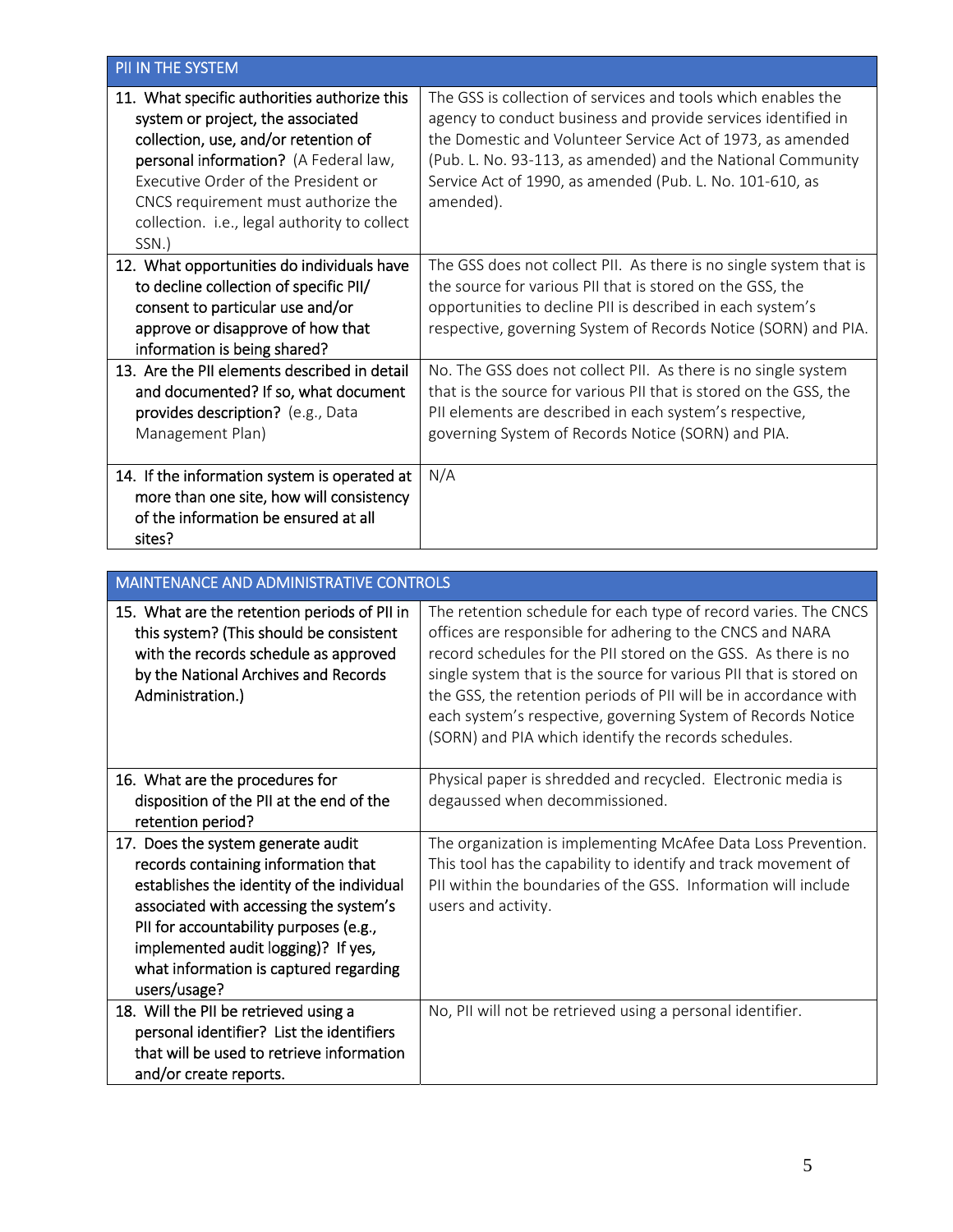## MAINTENANCE AND ADMINISTRATIVE CONTROLS 19. What controls will be used to prevent unauthorized monitoring or retrieval of Data center services, such as server services, middle‐ware administration and support, system‐level database administration and support and storage services are provided. Data network and security services include network managed services, secure point‐to‐point communications within the network, secure hosting environment, and IT components that comply with applicable Federal security and privacy mandates. All electronic data is encrypted at rest and in transit using FIPS 140‐2 encryption protocols as well as user Identification with unique passwords, physical firewalls, external certificate authorities, auditing, web application firewall, and FISMA guidelines. Nessus is used for vulnerability scanning and Splunk is used for event correlation and logging. ‐ Data is restricted to authorized users with CNCS roles and permissions; these authorized users have received and passed the required MBI Federal background clearance process. ‐ For physical security: Security guards, close circuit cameras, Proximity ID badges and locked cabinets are used. PII?

| <b>ACCESS TO PII</b>                       |                                                                |
|--------------------------------------------|----------------------------------------------------------------|
| 20. Who will have access to the PII in the | - CNCS offices (federal and contractor employees) who have     |
| system? What kind of access will they      | placed the PII on the GSS will have read/write/delete to their |
| have? (e.g., contractors, managers,        | files.                                                         |
| system administrators, developers, or      | - GSS System Administrators - Select employees that have been  |
| others. Read only access, read and write   | MBI/CBI cleared (received/passed a required federal            |
| access, or change. If contractors have     | background investigation). These users have READ, Write,       |
| access to the PII in the system, provide   | Change access.                                                 |
| evidence that assigned contractors are     |                                                                |
| in compliance with CNSC rules on           |                                                                |
| privacy.)                                  |                                                                |